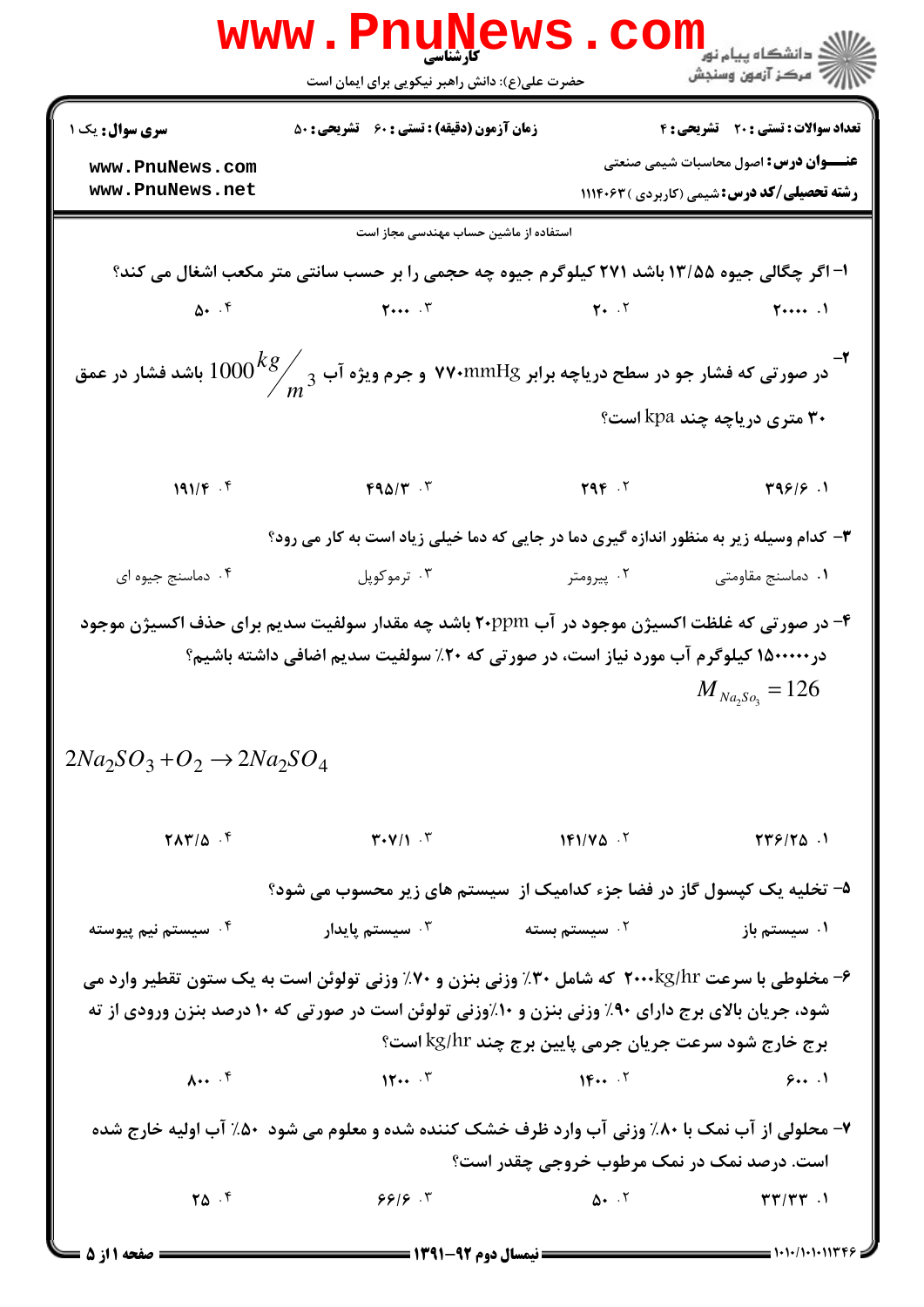|                                                                                          | www.PnuNews.<br>حضرت علی(ع): دانش راهبر نیکویی برای ایمان است                                                                                                                                                                                     |                                                                                | ڪ دانشڪاه پيا <sub>م</sub> نور<br>۾ مرڪز آزمون وسنجش                                               |  |
|------------------------------------------------------------------------------------------|---------------------------------------------------------------------------------------------------------------------------------------------------------------------------------------------------------------------------------------------------|--------------------------------------------------------------------------------|----------------------------------------------------------------------------------------------------|--|
| <b>سری سوال : ۱ یک</b>                                                                   | <b>زمان آزمون (دقیقه) : تستی : 60 ٪ تشریحی : 50</b>                                                                                                                                                                                               |                                                                                | تعداد سوالات : تستى : 20 تشريحي : 4                                                                |  |
| www.PnuNews.com<br>www.PnuNews.net                                                       |                                                                                                                                                                                                                                                   |                                                                                | <b>عنـــوان درس:</b> اصول محاسبات شیمی صنعتی<br><b>رشته تحصیلی/کد درس:</b> شیمی (کاربردی ) ۱۱۱۴۰۶۳ |  |
|                                                                                          |                                                                                                                                                                                                                                                   |                                                                                | ۸– کدامیک از عبارات زیر از دلایل ایجاد جریان برگشتی نمی باشد؟                                      |  |
|                                                                                          | ۰۲ رقیق سازی یک جریان                                                                                                                                                                                                                             |                                                                                | ۰۱ بازیابی مواد شرکت کننده در واکنش                                                                |  |
|                                                                                          | ۰۴ کنترل بعضی از پارامترهای جریان                                                                                                                                                                                                                 |                                                                                | ۰۳ جلوگیری از تجمع مواد ناخواسته                                                                   |  |
|                                                                                          | ۹- چگالی گاز اکسیژن در دمای ۱۰۰ درجه سانتیگراد و فشار ۰/۸ اتمسفر نسبت به هوا در شرایط متعارفی (صفر درجه                                                                                                                                           |                                                                                | سانتیگراد و ۱ اتمسفر) کدام است؟                                                                    |  |
|                                                                                          | $R = 0.0821$ L atm $\frac{M}{mol.K}$ $M_{air} = 29gr/mol$                                                                                                                                                                                         |                                                                                |                                                                                                    |  |
| 1/4.9                                                                                    | .1999.7                                                                                                                                                                                                                                           | $1/\Delta f$ .                                                                 | .141                                                                                               |  |
| $10/\tau$ .                                                                              | <b>۰۱- ظرفی  شامل هیدروژن، نیتروژن و متان است که درصد وزنی هر کدام به ترتیب ۲۵ ، ۳۵ و ۴۰ می باشد. اگر حجم</b><br>ظرف ۱۰۰متر مکعب و فشار کل ۱ اتمسفر باشد حجم جزیی نیتروژن چند متر مکعب است؟(جرم اتمی نیتروژن ۱۴<br>$\mathbf{1.} \cdot \mathbf{r}$ | $T^{\Delta}$ .                                                                 | است)<br>V/99.1                                                                                     |  |
|                                                                                          | ا-<br>اگر ۵۰ مول نیتروژن در دمای $C$ $C$ در یک ظرف ۲/۵ لیتری ذخیره شده باشد، فشار داخل ظرف برحسب $\cdot$                                                                                                                                          |                                                                                | $\mathcal{L} = 1/76$ اتمسفر چه مقدار خواهد بود؟ $Z = 1/76$<br>$R = 0.0821$ Latm $\frac{m}{mol}$ K  |  |
| $\lambda$ $\lambda$ $\lambda$ $\lambda$ $\lambda$ $\lambda$ <sup><math>\tau</math></sup> | $19F\Lambda$ .                                                                                                                                                                                                                                    | $\mathbf{Y}$ $\mathbf{\Lambda}$ / $\mathbf{\Lambda}$ $\mathbf{S}$ $\mathbf{N}$ | $18/TT$ .                                                                                          |  |
|                                                                                          |                                                                                                                                                                                                                                                   |                                                                                | <b>۱۲</b> - دمایی که در آن مایع شروع به تبخیر میکند کدام است؟                                      |  |
| ۰۴ نقطه حباب                                                                             | ۰۳ نقطه شبنم                                                                                                                                                                                                                                      | ۰۲ نقطه تبخير                                                                  | ٠١ نقطه ميعان                                                                                      |  |
|                                                                                          |                                                                                                                                                                                                                                                   |                                                                                |                                                                                                    |  |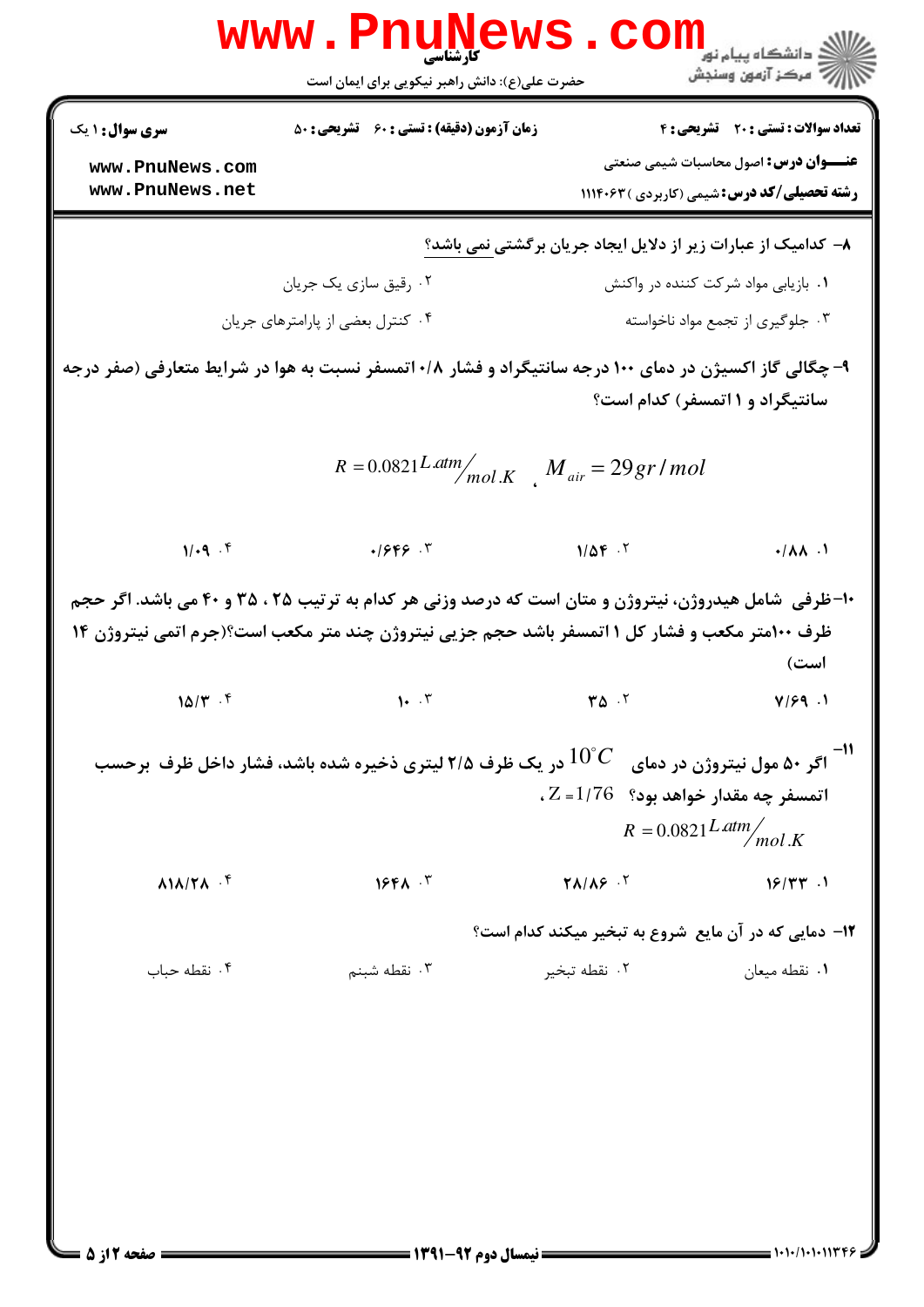

 $17/\Delta\lambda$ .

 $= 1.1.11.111779$ 

**: صفحه 3 از 5 =**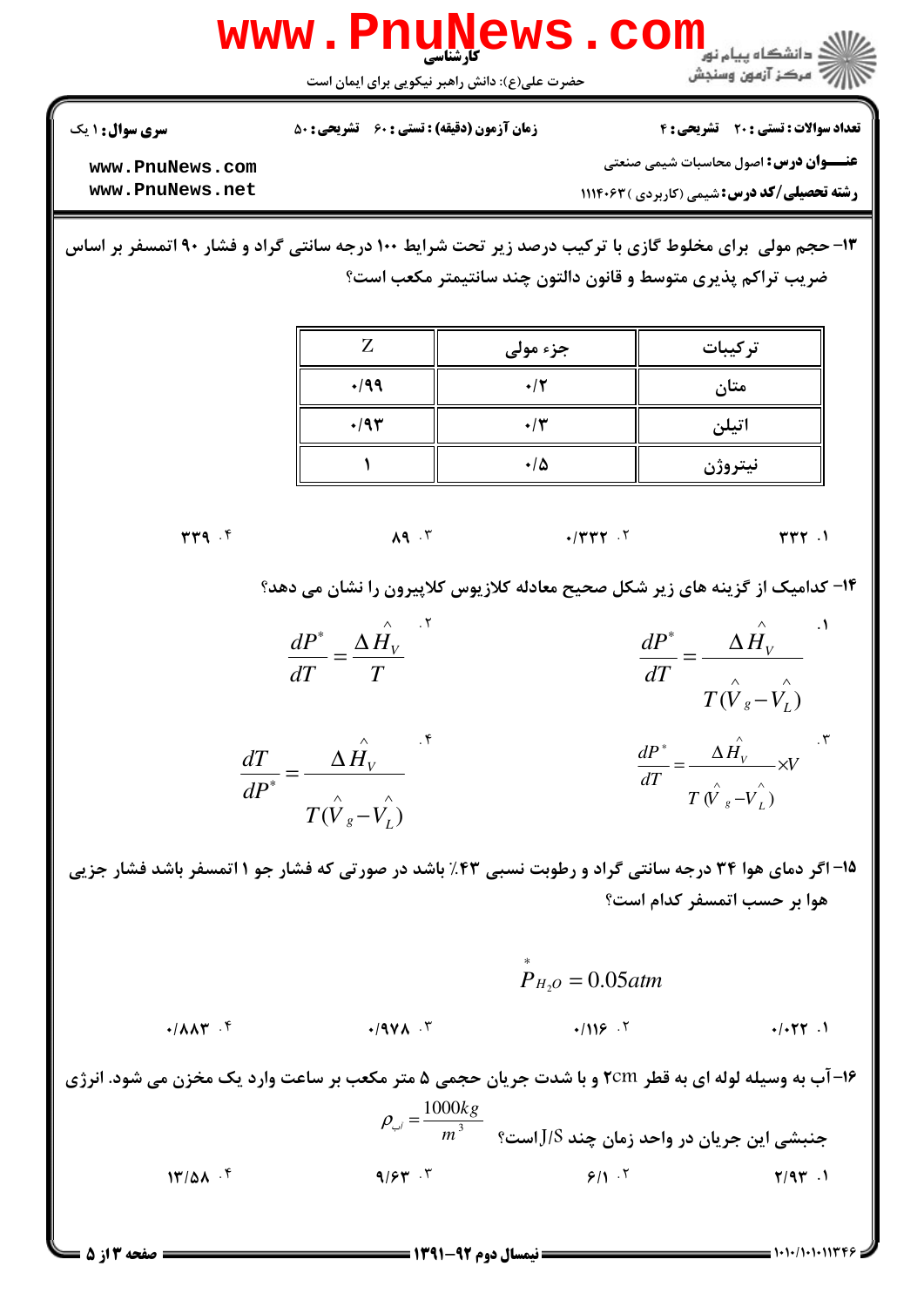| <b>WWW</b>                                                                                                                                                    | کارشناسی<br>حضرت علی(ع): دانش راهبر نیکویی برای ایمان است                                                                                                                                                                                 |                                                               | ≦ دانشگاه پيام نو <mark>ر</mark><br>رِ آھرڪز آزمون وسنڊش                                                                                         |  |
|---------------------------------------------------------------------------------------------------------------------------------------------------------------|-------------------------------------------------------------------------------------------------------------------------------------------------------------------------------------------------------------------------------------------|---------------------------------------------------------------|--------------------------------------------------------------------------------------------------------------------------------------------------|--|
| <b>سری سوال : ۱ یک</b><br>www.PnuNews.com<br>www.PnuNews.net                                                                                                  | <b>زمان آزمون (دقیقه) : تستی : 60 ٪ تشریحی : 50</b>                                                                                                                                                                                       |                                                               | <b>تعداد سوالات : تستی : 20 تشریحی : 4</b><br><b>عنـــوان درس:</b> اصول محاسبات شیمی صنعتی<br><b>رشته تحصیلی/کد درس:</b> شیمی (کاربردی ) ۱۱۱۴۰۶۳ |  |
|                                                                                                                                                               | ۱۷- چنانچه معادله ظرفیت گرمایی گاز اکسیژن به شکل زیر باشد، تغییر آنتالپی گاز زمانی که دمای آن از ۳۰۰ درجه<br>B tu<br>فارنهایت به دمای ۲۰۰ درجه فارنهایت کاهش یابد چند $b$ <i>.mol ف</i> واهد بود؟                                         |                                                               |                                                                                                                                                  |  |
|                                                                                                                                                               |                                                                                                                                                                                                                                           | $C_p = 7.1 + 0.75 \times 10^{-3} T - 0.55 \times 10^{-7} T^2$ |                                                                                                                                                  |  |
| $\mathbf{Y} \cdot \cdot \mathbf{Y}$                                                                                                                           | $YF5/F$ .                                                                                                                                                                                                                                 | $YY\Lambda/F$ .                                               | $V/\cdot Y$ .                                                                                                                                    |  |
|                                                                                                                                                               | نامیده می شود.                                                                                                                                                                                                                            |                                                               | ۱۸− تغییر آنتالپی در تبدیل جامد به مایع                                                                                                          |  |
| ۰ <sup>۴ گ</sup> رمای انجماد                                                                                                                                  | گرمای نهان تبخیر $\cdot^{\mathtt{w}}$                                                                                                                                                                                                     | ۰ <sup>۲ گ</sup> رمای نهان ذوب                                | ۰۱ گرمای ذوب                                                                                                                                     |  |
|                                                                                                                                                               | ۱۹- گاز آرگون در ظرفی به حجم ۲۰لیتر و تحت فشار ۱۲۰KPa و دمای ۳۰۰K است. در صورتی که محیط به اندازه ۶۰۰j<br>کار روی سیستم انجام دهد و انتقال گرما ناچیز باشد دمای نهایی گاز چند کلوین خواهد بود؟<br>$R = 8.314 \frac{Pa.m^3}{m}$<br>grmol.K |                                                               |                                                                                                                                                  |  |
| $rr - r$                                                                                                                                                      | $\mathbf{r} \cdot \cdot \cdot \mathbf{r}$                                                                                                                                                                                                 | $\Upsilon \Delta$ . $\Upsilon$                                | $T\Delta t$ .                                                                                                                                    |  |
| ۲۰- کدامیک از گزینه های زیر در مورد ارزش حرارتی سوختها صحیح می باشد؟<br><sup>۱</sup> · ارزش حرارتی یک ماده قابل احتراق معادل منفی گرمای استاندارد احتراق است. |                                                                                                                                                                                                                                           |                                                               |                                                                                                                                                  |  |
| <b>10 به ارزش حرارتی بالا، عنوان ارزش حرارتی خالص نیز اطلاق می شود.</b>                                                                                       |                                                                                                                                                                                                                                           |                                                               |                                                                                                                                                  |  |
|                                                                                                                                                               | <b>۳ · ارزش حرارتی یک ماده قابل احتراق معادل منفی گرمای استاندارد احتراق بر واحد جرم آن است.</b>                                                                                                                                          |                                                               |                                                                                                                                                  |  |
|                                                                                                                                                               | <sup>۴ .</sup> آب در حالت احتراق برای تعیین ارزش حرارتی کلی به صورت بخار در نظر گرفته می شود.                                                                                                                                             |                                                               |                                                                                                                                                  |  |
|                                                                                                                                                               |                                                                                                                                                                                                                                           |                                                               |                                                                                                                                                  |  |